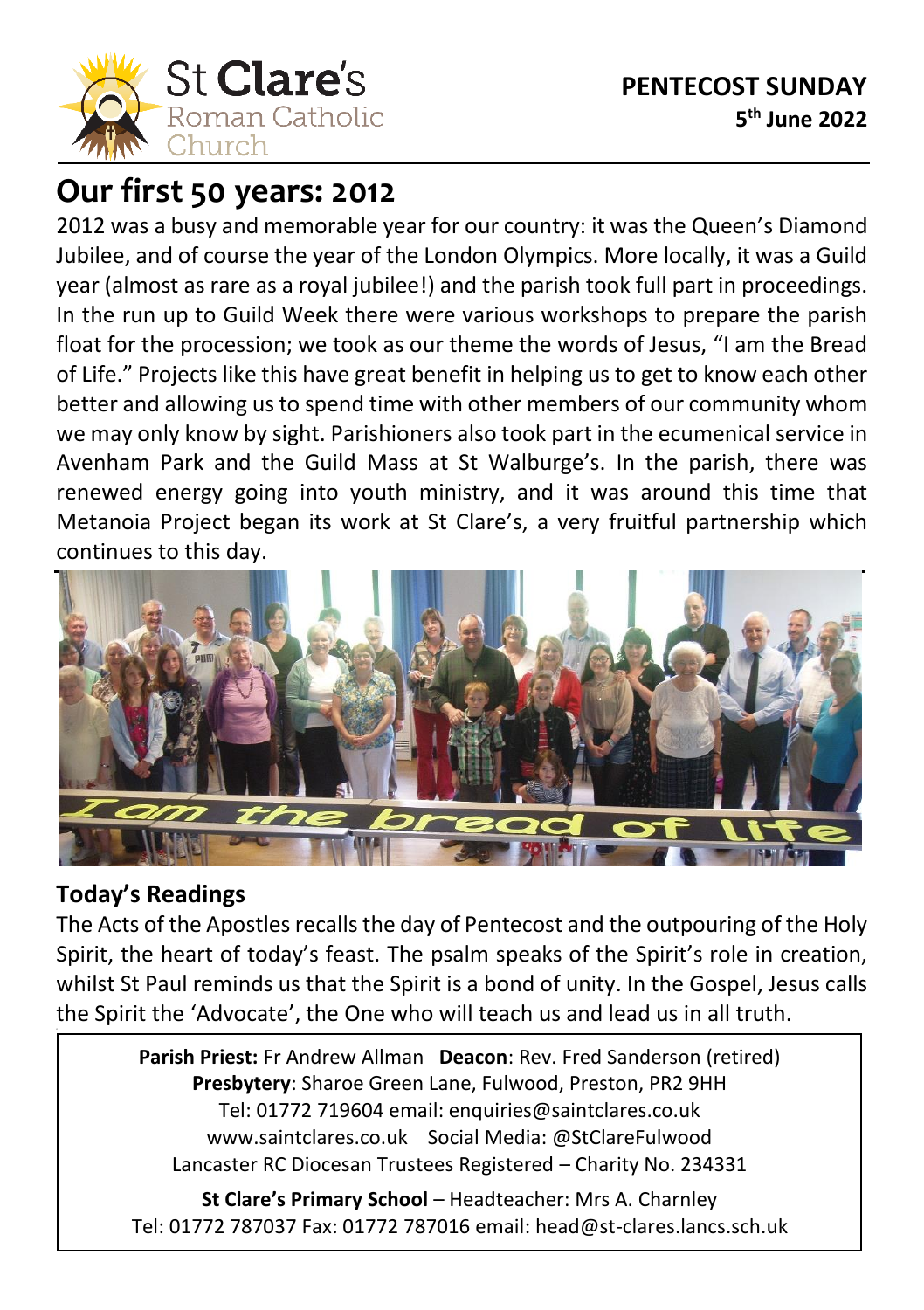## **MASSES THIS WEEK**

#### **Office: psalter week 2; Sundays: year C; Weekdays: year II, week 10**

The first Mass each day is livestreamed and will be available for viewing later in the day on our YouTube channel[: https://www.youtube.com/user/StClaresChurch](https://www.youtube.com/user/StClaresChurch)

| Date                   | <b>Time</b> | <b>Occasion</b>                   | <b>Intention/Details</b>    |  |
|------------------------|-------------|-----------------------------------|-----------------------------|--|
| Saturday               | 6pm (vigil) |                                   | People of the Parish        |  |
| Sunday 5 <sup>th</sup> | 9:30am      | <b>PENTECOST</b><br><b>SUNDAY</b> | <b>Christine Troger RIP</b> |  |
|                        | 6pm         |                                   | Lil Abram RIP               |  |
|                        | 9:15am      | Mary, Mother                      | Intentions                  |  |
| Monday                 |             | of the Church                     | of Marguerite Spencer       |  |
| Tuesday                | 7pm         |                                   | Achamma Joseph RIP          |  |
| Wednesday              | 9:15am      |                                   | Patricia Boyd RIP           |  |
| Thursday               | 9:15am      | <b>Our Lord</b>                   |                             |  |
|                        |             | Jesus Christ,                     | Thanksgiving                |  |
|                        |             | <b>Eternal High Priest</b>        |                             |  |
| Friday                 | 12noon      |                                   | Kathleen Haydock RIP        |  |
| Saturday               | 10am        | St Barnabas                       | Frank Cole RIP              |  |
|                        | 6pm (vigil) | THE MOST HOLY<br>TRINITY          | Anne Booth RIP              |  |
| Sunday 12th            | 9:30am      |                                   | People of the Parish        |  |
|                        | 6pm         |                                   | Lyndon Cole RIP             |  |

**LATELY DEAD:** Please pray for **Yvonne Witherington** and all who have died recently.

**SACRAMENT OF RECONCILIATION:** Saturdays 11am-12noon and on request.

**ADORATION OF THE BLESSED SACRAMENT:** Monday-Friday 5pm-6pm, Saturday 11am-12noon. The church is usually open during the day for private prayer.

**ROSARY:** After 9:15am Mass and before 12noon Mass on Fridays.

**ANNIVERSARIES:** Winifred Murtagh, Baby Levi Barr, Kathleen McMorrow, John Jennings, Margorie Miller, Fr Fabien Cunliffe, Kathleen Haydock, Bishop John Brewer, Gerard Ibison.

**POPE'S PRAYER INTENTIONS FOR JUNE:** We pray for Christian families around the world; may they embody and experience unconditional love and advance in holiness in their daily lives.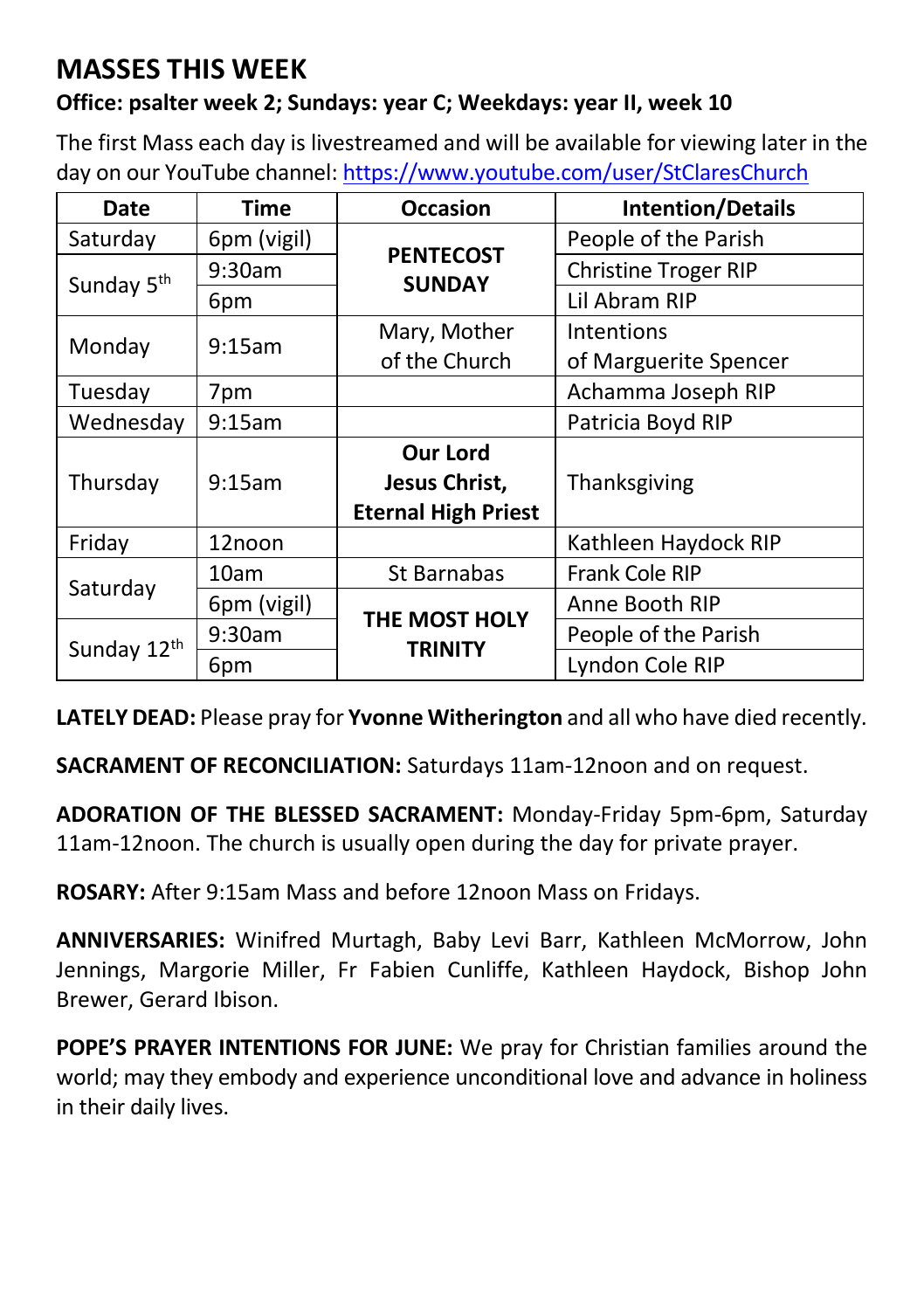**SUNDAY OBLIGATION:** The Bishops of England and Wales have now restored the obligation to attend Mass on Sundays, lifting the dispensation which was given in March 2020 due to Covid. Please note that watching an online Mass does not fulfil the Sunday obligation for those who are able to attend in person. See back page.

**INDIAN CAFE:** Next Sunday (12th), 10:30am-2pm. A traditional Indian Café experience in aid of our ACN India Parish Centre Project. Indian Chai, Tea/Coffee will be available as well as traditional snacks such as samosas and pakora. A minimum donation of £5/person is suggested. All your donations will be going to the project and all food/drink costs are borne by the volunteers organising the event. So please come along to support our fundraising and to enjoy a taste of Incredible India! To help us assess numbers please sign up in the narthex.

**SUE LAWRENSON CSU:** Sue will make her final vows as a member of the Company of St Ursula on Thursday 16<sup>th</sup> June at 7pm, followed by a gathering in the hall. All are welcome to come and support Sue and pray for her at this important moment. There will be no morning Mass on that day.

**BLESSED SACRAMENT PROCESSIONS:** Our parish/school procession takes place on Friday 17th June at 1:45pm. The deanery procession takes place at St Walburge's on Sunday 19<sup>th</sup> June at 2pm. All are welcome to take part in either or both celebrations.

**DAY OF RENEWAL:** Here at St Clare's on Saturday 25<sup>th</sup> June, beginning with 10am Mass. The day is led by Fr Pat Deegan on the theme "The Good Shepherd."

**FOOD BANK:** Collection this weekend: 4<sup>th</sup>/5<sup>th</sup> June. There is currently urgent need of almost all food supplies due to very high demand. Thank you for your generosity.

**WOMEN TOGETHER IN THE DIOCESE** have organised a day of reflection on women's mission in the Church, led by Sr Philomena Grimley SHCJ. Next Saturday  $(11<sup>th</sup>)$ , 10am-3:15pm at Our Lady and St Edward's. Poster/booking forms in narthex.

**LARK HILL ASSOCIATION:** Any past pupils of Lark Hill Convent School, Preston are invited to come to Cardinal Newman College on Saturday 25th June for a Mass at 2.30pm in the Chapel followed by a get together. This is a chance to meet up with friends and there will be opportunity to explore the College on the Lark Hill site.

**OLSE LADIES' GROUP:** Next meeting this Thursday (9<sup>th</sup>), 8pm at OLSE Parish Centre, an evening of 'Strawberries and Scones'. Visitors welcome. Admission £3. Annual membership (£7) and deposit for lunch at the Orchard (£10) also now due.

**JOBS AT CASTLERIGG:** Vacancies for gap year volunteers and for a Programme Leader - the latter being a 2-year paid post. Anyone interested can contact [jack@castleriggmanor.co.uk](mailto:jack@castleriggmanor.co.uk) or visit <http://castleriggmanor.com/join-the-team/>

**LAST WEEK:** At Mass: 341 (96/160/85). Collection: £718.32. Thank you for your presence and generosity.